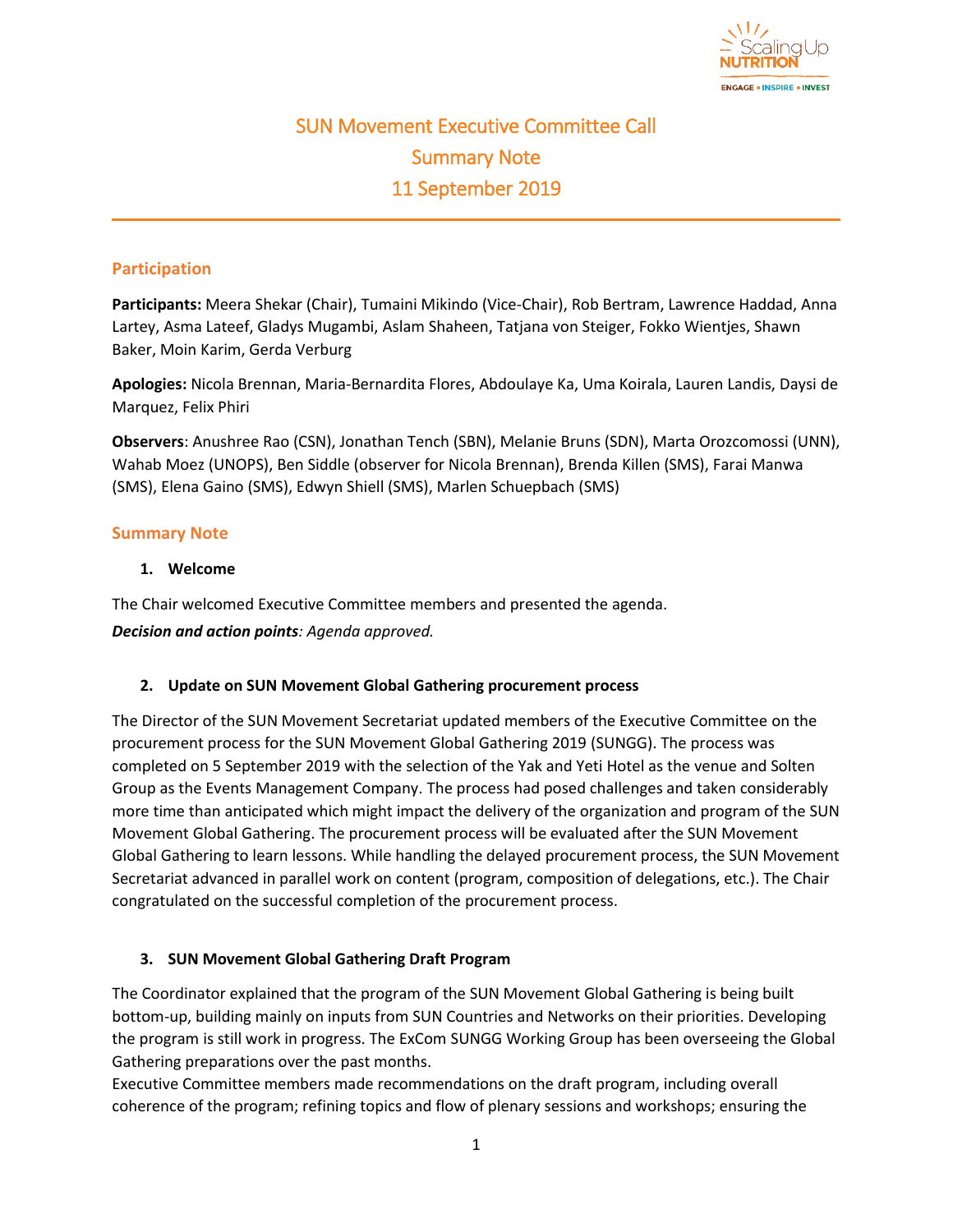SUNGG prepares countries for N4G; balancing political and technical aspects throughout the program; reflecting on nutrition developments in the host country; aiming for a concrete outcome (declaration or similar), and allowing time to meet with the Strategic Review team. A proposal was made for ExCom to use the day after the Global Gathering (8 November) for an in-depth session focusing on the future of the SUN Movement.

## *Decisions and action points:*

- *Secretariat will consider inputs from Executive Committee members to further shape the program of the SUN Movement Global Gathering. A revised draft program will be reviewed at the informal ExCom meeting in New York on 24 September.*
- *Members agreed to arrange an additional ExCom meeting the day after the SUNGG, in the morning of 8 November, to have strategic discussions on the future of the SUN Movement. ExCom members are therefore expected to be available in Kathmandu from Monday 4 November to Friday 8 November (12pm) 2019 and are advised to arrange their travels accordingly.*
- *If partners plan to organize events back-to-back to the SUN Movement Global Gathering, please inform [Brenda.killen@scalingupnutrition.org](mailto:Brenda.killen@scalingupnutrition.org) and [farai.manwa@scalingupnutrition.org](mailto:farai.manwa@scalingupnutrition.org) asap about such self-organized events.*

# **4. Update on SUN Movement Strategic Review**

The Chair of the Executive Committee provided an update on the SUN Movement Strategic Review (SR). Onboarding meetings with the SR team were held on 25 and 29 July and on 5 September 2019. Members of the ExCom SR Working Group felt encouraged by the workplan and knowledge of the SR team. The Chair clarified that at the Lead Group meeting on 24 September 2019, members will not be presented with options on the table to discuss the future direction of the SUN Movement. It is too early as the SR team has only just started its work. The ExCom Chair will present the SR process to Lead Group members. The SR team is planning to do interviews with Lead Group members over next weeks. While the Lead Group is expected to take now a final decision on a third phase of the SUN Movement, a decision on the direction of the Movement will only be taken in 2020 after completion of the Strategic Review.

It was clarified that SUN Network Facilitators had been invited to the 5 September meeting with the SR based on the Strategic Review TORs. The Chair proposed to also arrange a separate meeting between each of the Networks and the SR team to ensure all voices are adequately heard.

The ExCom Working Group on the SR had been informed about some concerns within the SR team on the direction of the Strategic Review. The Working Group will clarify this with the SR team. There was discussion how the SUN Movement Global Gathering can be best used for the SR. The Chair also clarified that the SR team should lay out several options on the future of the SUN Movement for consideration by the Executive Committee and decision by the Lead Group. Some members of the Executive Committee stressed the importance to ensure independence of the SR team. The Chair concluded this item by reiterating that all stakeholder groups of the SUN Movement will be consulted for the Strategic Review.